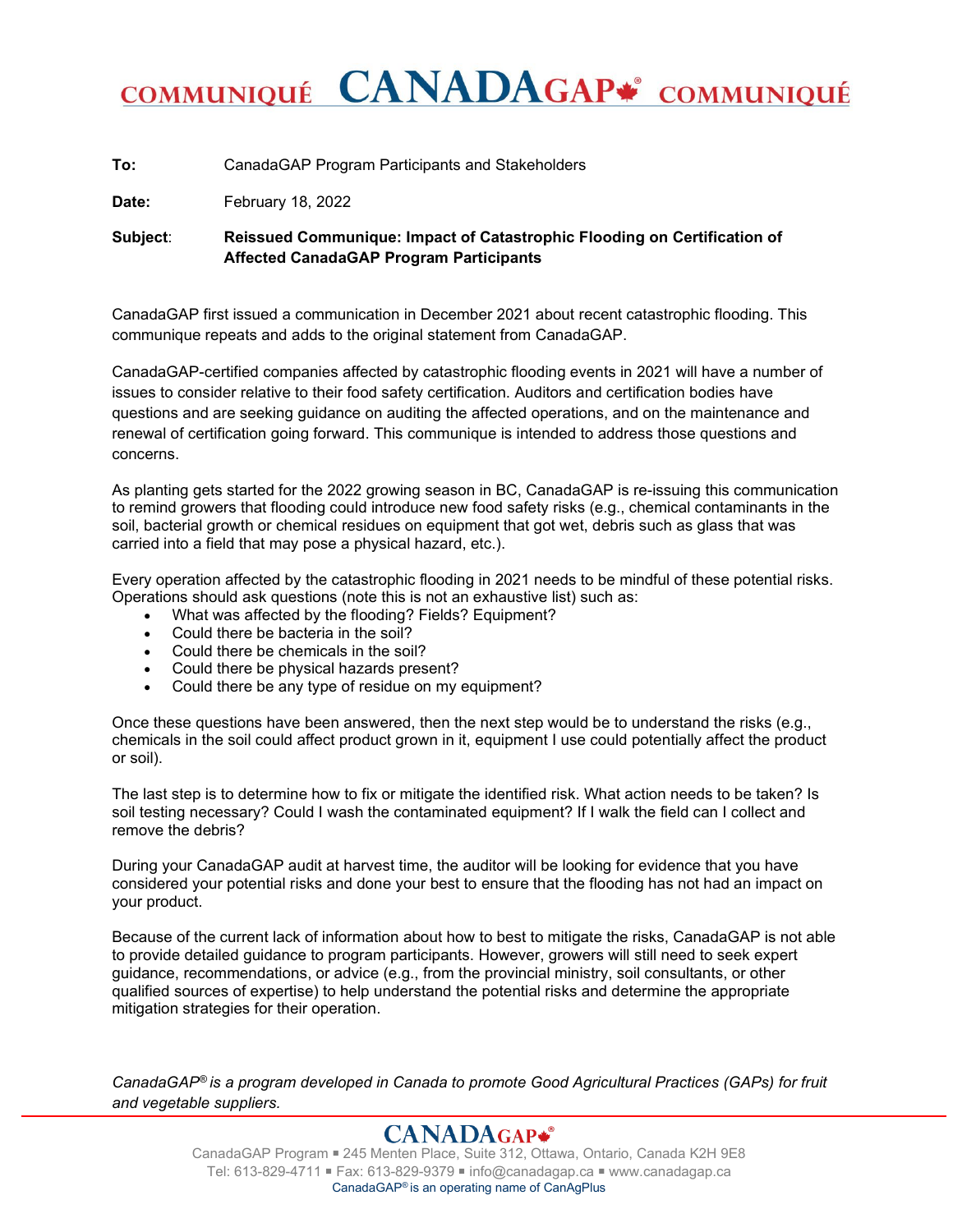#### **A. Immediate Issues**

- 1. Program participants whose 2021 crop had direct contact with the flood waters should consider that product contaminated and it should be disposed of accordingly. If product is still in the field and appears to be of saleable quality, it should be considered contaminated from a food safety perspective and should NOT be harvested or marketed.
- 2. The certification body or auditor may be in touch with affected operations to seek assurance that any product exposed to flood waters has been properly disposed of, as a condition of maintaining their certification for the 2021 crop. Program participants should keep documentation of the disposal, which can be provided as evidence to that certification body or auditor if requested.
- 3. Some operations may have locations or fields both within the flood zone and outside the flood zone. If product is still remaining in the flooded fields, refer to A.1 above. If the product has gone into cold storage, the producer should ensure that any of his or her product remaining in storage is accounted for. If the storage facility was exposed to flood waters, the producer should ensure that any contaminated product belonging to him or her has been properly disposed of. The producer should obtain documentation of the disposal and make it available to the certification body or auditor if needed.

Example: A producer farms two cabbage fields – one field is in the flood zone, the other is not. The producer's CanadaGAP certificate is for "Production of Cabbage". The certificate covers ALL cabbage produced in 2021. Some cabbage grown in the flooded area may still be in the field. The producer should document and be prepared to demonstrate to the certification body that this product was not harvested or marketed. Some of the producer's cabbage may have gone into a storage facility, and the storage was flooded. Since the certificate covers ALL of his or her cabbage, the producer should be prepared to show the certification body or auditor that any cabbage that was contaminated in a flooded storage facility has also been properly disposed of and will not be marketed.

4. Some product storage buildings were flooded or partially breached by flood waters. If product came into contact with or was potentially exposed to flood waters, it should be considered contaminated and disposed of. Storage operators are encouraged to err on the side of caution in determining how many storage containers or how much product to dispose of. Disposal should be documented for review by the certification body or auditor. Any remaining product should be moved out of contaminated storages to minimize exposure to potential contaminants from the seepage of flood waters into the storage environment.

In some cases, flood waters may have breached the storage building but may not have contacted product or storage containers directly (e.g., water may have been contained by culverts or basins beneath the storage facility). Those culverts or basins would be considered contaminated and care should be taken when removing product from storage, either in bulk or in containers, to avoid crosscontamination of product from areas where flood waters collected or moved through the storage building. Operators should recognize that it may be very difficult to move product without potential cross-contamination from areas of the building where flood waters entered. Operators are urged to err on the side of caution and dispose of product that may have potentially been in contact with areas of the building exposed to flood waters. The above considerations should be documented in the operation's risk assessment and/or disposal records.

5. Some greenhouses were flooded or partially breached by flood waters. Depending on the extent of the breach, if production was still underway within the greenhouse, a risk assessment is needed to

## CANADAGAP\*

CanadaGAP Program ■ 245 Menten Place, Suite 312, Ottawa, Ontario, Canada K2H 9E8 Tel: 613-829-4711 ■ Fax: 613-829-9379 ■ info@canadagap.ca ■ www.canadagap.ca CanadaGAP® is an operating name of CanAgPlus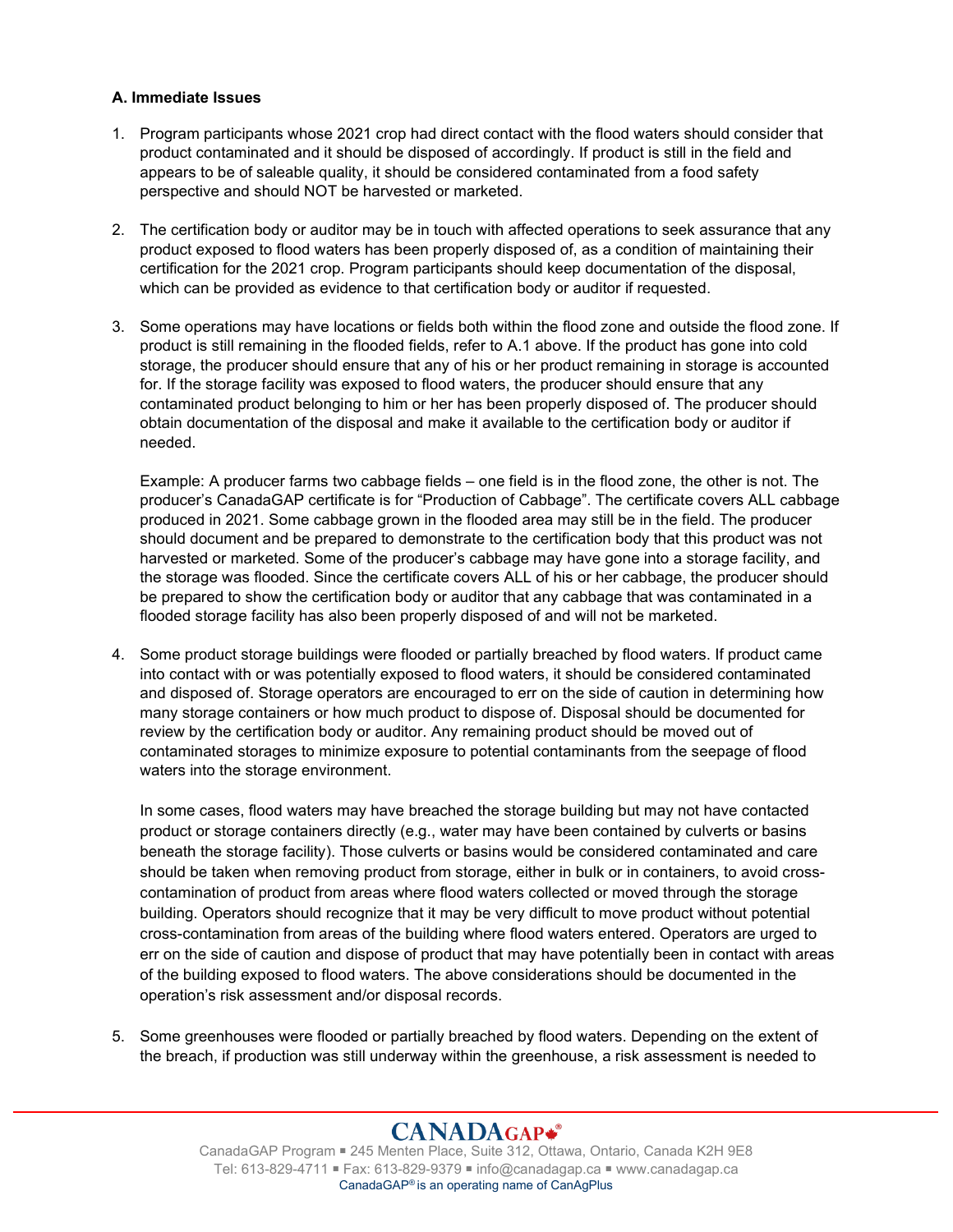determine whether the risk of contamination or cross-contamination requires the disposal of all product. Producers are encouraged to err on the side of caution. If production was already finished, clean-out should be fully documented including any preventive measures or corrective actions taken to minimize contamination from the flood waters (see A.1 above regarding expert guidance or recommendations). Prior to planting the next crop, greenhouse operators must complete a risk assessment as described in B. below.

#### **B. Preparing for the 2022 Season**

The next phase of recovery will involve preparing for planting of crops in 2022. Program participants should consider the following:

- 1. Many new hazards have been introduced by the flood waters. These include various microbiological, chemical and physical hazards. Some of the potential contaminants include:
	- a. Microbiological: animal waste, human sewage
	- b. Chemical: agricultural chemicals, fuel, diesel, medicated feed, etc.
	- c. Physical: glass, wood shards, pieces of metal, etc.

Note: It should not be assumed that the volume of flood water or rain water is adequate to dilute potential contaminants to reduce chemical hazards to an acceptable level. Science would need to be done to corroborate that assumption.

Other factors that should be considered as part of the risk assessment include:

- Crop type (annual or perennial; whether the crop grows close to the ground, above ground or underground, etc.)
- For potential microbiological hazards such as *E.coli 0157:H7* in raw animal manure, an interval of 120 days between application (in this case, presence of flood waters containing raw manure) and harvest is sufficient to achieve die-off of potential pathogens
- Adjacent areas where potential contamination has come from. Examples include: septic beds, industrial contaminants, livestock farms, other horticultural farms, etc.
- Water sources (ponds, dug-outs, ditches, wells, points, etc.)
- Adequate drainage mitigating of the risk of pooling or standing water
- Soil assessment and potential testing for contaminants
- 2. For food safety recertification in 2022, each operation affected by flooding will be expected to have completed an operation-specific risk assessment of the potential hazards on their site(s) prior to planting. The risk assessment **must be** based on expert advice, guidance or recommendations. Potential sources of expert advice could include:
	- a. Provincial government (Ministry of Agriculture, Ministry of Environment, Public Health, etc.)
	- b. Federal government (AAFC, CFIA, Environment Canada, Health Canada, Public Safety, etc.)
	- c. Academic expertise (e.g., soil scientists, agronomic experts, environmental scientists, food safety scientists, microbiologists, etc.)
	- d. Consultants with bona fide expertise (e.g., environmental consultants with relevant experience)
	- e. Guidance or recommendations issued by a committee or task force of relevant experts
	- f. Industry associations working with qualified experts to generate recommendations for their specific sector.
- 3. Currently, relevant expertise and guidance for industry on mitigating the effects of catastrophic flooding and post-disaster remediation are a work in progress. It could take some time for

## CANADAGAP\*

CanadaGAP Program ■ 245 Menten Place, Suite 312, Ottawa, Ontario, Canada K2H 9E8 Tel: 613-829-4711 ■ Fax: 613-829-9379 ■ info@canadagap.ca ■ www.canadagap.ca CanadaGAP® is an operating name of CanAgPlus